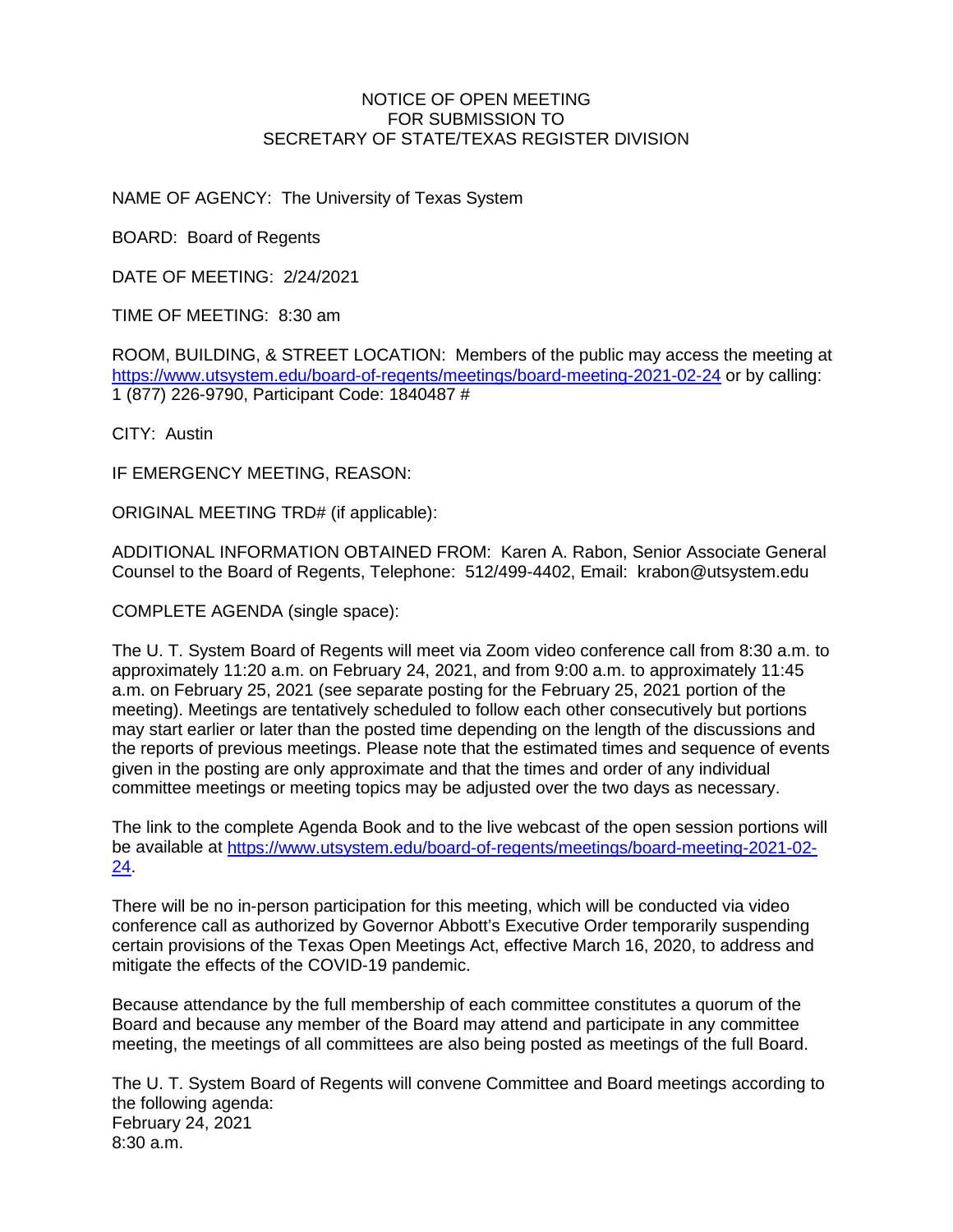# CONVENE COMMITTEE MEETINGS IN OPEN SESSION

AUDIT, COMPLIANCE, AND RISK MANAGEMENT COMMITTEE Discussion and appropriate action regarding the following agenda items:

1. U. T. System Board of Regents: Discussion and appropriate action regarding Consent Agenda items, if any, assigned for Committee consideration

2. U. T. System: Authorization to settle property insurance claim for Hurricane Harvey, delegation of authority to Chief Compliance and Risk Officer, and resolution regarding parity debt related to Hurricane Harvey and Hurricane Hanna

3. U. T. System: Discussion and appropriate action regarding request for additional funding of \$6,500,000 from Available University Funds (AUF) to continue the licensing of information security related products for Fiscal Year 2022 and Fiscal Year 2023

4. U. T. System: Report on the results of the triennial Systemwide Quality Assessment Review of internal audit activities

5. U. T. System: Report and discussion on the Systemwide internal audit activities, including trends and status of the FY 2021 institutional work plans

## JOINT AUDIT AND FINANCE COMMITTEES

This meeting will follow the conclusion of the Audit, Compliance, and Risk Management Committee at approximately 9:00 a.m. for discussion and appropriate action regarding the following agenda item:

1. U. T. System: Fiscal Year 2020 Consolidated Annual Financial Report, including the Independent Auditors' Report, and audits of the financial statements of U. T. Austin, U. T. M. D. Anderson Cancer Center, U. T. Southwestern Medical Center, and U. T. Medical Branch - Galveston and for funds managed by The University of Texas/Texas A&M Investment Management Company (UTIMCO)

## FINANCE AND PLANNING COMMITTEE

This meeting will follow the conclusion of the Joint Audit and Finance Committees at approximately 9:15 a.m. for discussion and appropriate action regarding the following agenda items:

2. U. T. System Board of Regents: Discussion and appropriate action regarding Consent Agenda items, if any, assigned for Committee consideration

3. U. T. System: Financial Status Presentation and Monthly Financial Report

4. U. T. System: Report on the Analysis of Financial Condition for Fiscal Year 2020

5. U. T. System Board of Regents: The University of Texas/Texas A&M Investment Management Company (UTIMCO) Update

BREAK 9:45-9:50

## ACADEMIC AFFAIRS COMMITTEE

This meeting will follow the conclusion of the short break following the Finance and Planning Committee at approximately 9:50 a.m. for discussion and appropriate action regarding the following agenda items:

1. U. T. System Board of Regents: Discussion and appropriate action regarding Consent Agenda items, if any, assigned for Committee consideration

2. U. T. San Antonio: Approval of preliminary authority for a Doctor of Philosophy in Computer Engineering degree program

- 3. Approval to establish the following degree programs
- a. U. T. Dallas: Doctor of Business Administration
- b. U. T. San Antonio: Doctor of Philosophy in School Psychology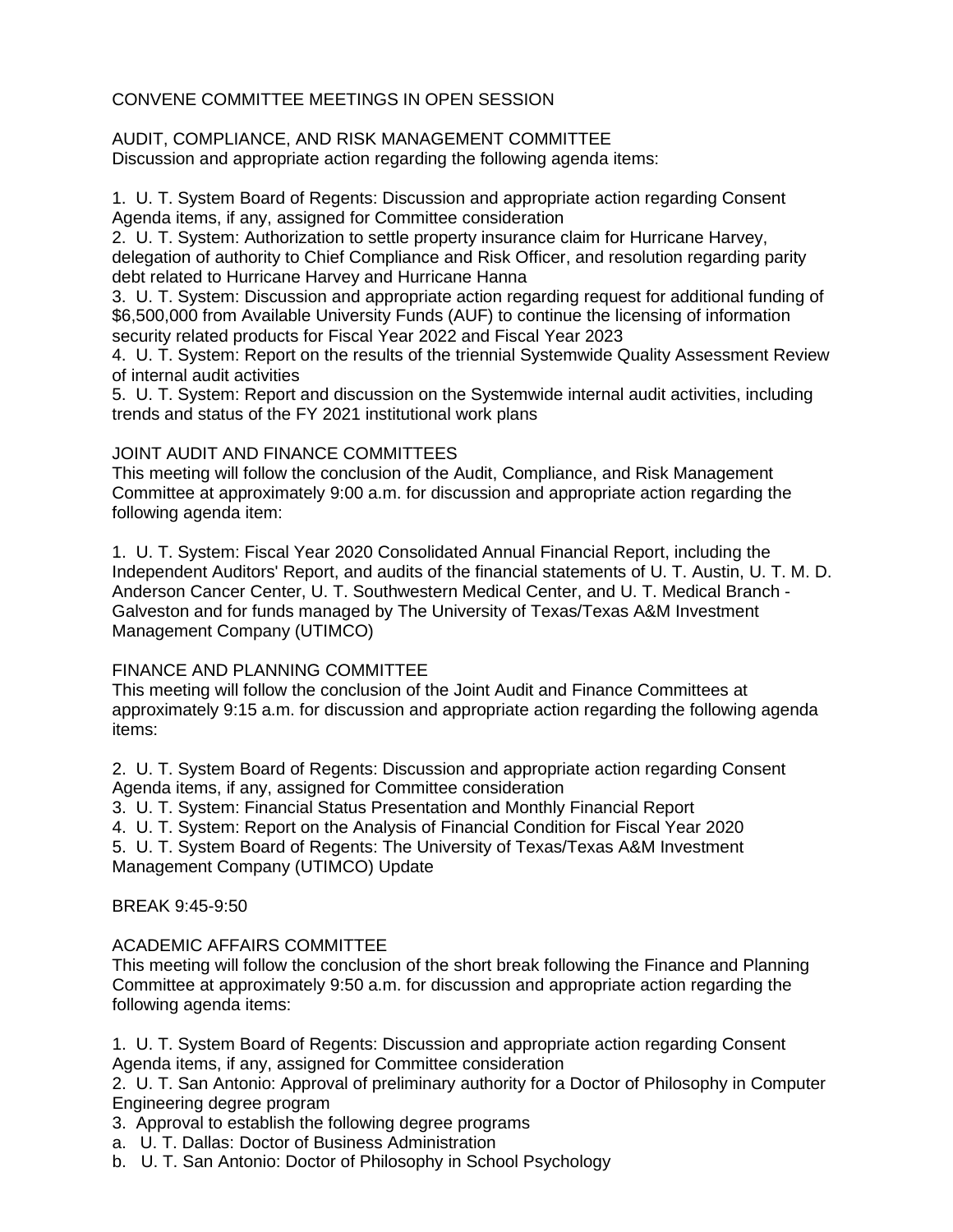c. U. T. Tyler: Doctor of Medicine

4. Discussion and appropriate action regarding proposed changes to admission criteria for the following degree programs

- a. U. T. El Paso: Master of Rehabilitation Counseling
- b. U. T. El Paso: Doctor of Philosophy in Chemistry
- c. U. T. Tyler: Master of Public Administration

## HEALTH AFFAIRS COMMITTEE

This meeting will follow the conclusion of the Academic Affairs Committee at approximately 10:20 a.m. for discussion and appropriate action regarding the following agenda items:

1. U. T. System Board of Regents: Discussion and appropriate action regarding Consent Agenda items, if any, assigned for Committee consideration

2. U. T. System: Public health at U. T. health institutions

3. U. T. Southwestern Medical Center: Approval to create the School of Public Health

4. U. T. Health Science Center - Houston: Framework for a Healthy Texas

5. U. T. Health Science Center - San Antonio: Approval of preliminary authority for a Doctor of Nursing Practice degree program in Nurse Anesthesia

6. U. T. Health Science Center - Tyler: Establish a Doctor of Medicine degree program within The University of Texas at Tyler

7. U. T. Medical Branch - Galveston: Discussion and appropriate action regarding approval of proposed comprehensive leave program

8. U. T. Health Science Center - Houston: Request to approve the honorific naming of the Department of Oral and Maxillofacial Surgery within the School of Dentistry as the Dr. Bernard and Gloria Katz Department of Oral and Maxillofacial Surgery

# FACILITIES PLANNING AND CONSTRUCTION COMMITTEE

This meeting will follow the conclusion of the Health Affairs Committee at approximately 11:05 a.m. for discussion and appropriate action regarding the following agenda items:

1. U. T. System Board of Regents: Discussion and appropriate action regarding Consent Agenda items, if any, assigned for Committee consideration

2. U. T. Rio Grande Valley: School of Medicine Vivarium and Office Building - Amendment of the current Capital Improvement Program to include project

3. U. T. Southwestern Medical Center and U. T. Dallas: Biomedical Engineering and Sciences Building - Amendment of the current Capital Improvement Program to include project

CONVENE THE BOARD IN OPEN SESSION TO RECESS TO EXECUTIVE SESSION PURSUANT TO TEXAS GOVERNMENT CODE, CHAPTER 551

1. Individual Personnel Matters Relating to Officers or Employees - Section 551.074

U. T. System: Discussion and appropriate action regarding individual personnel matters relating to appointment, employment, evaluation, compensation, assignment, and duties of presidents (academic and health institutions including interim presidents); U. T. System Administration officers (Executive Vice Chancellors and Vice Chancellors); other officers reporting directly to the Board (Chancellor, General Counsel to the Board, and Chief Audit Executive); Board members; and U. T. System and institutional employees

2. Consultation with Attorney Regarding Legal Matters or Pending and/or Contemplated Litigation or Settlement Offers - Section 551.071

U. T. System Board of Regents: Discussion with Counsel on pending legal issues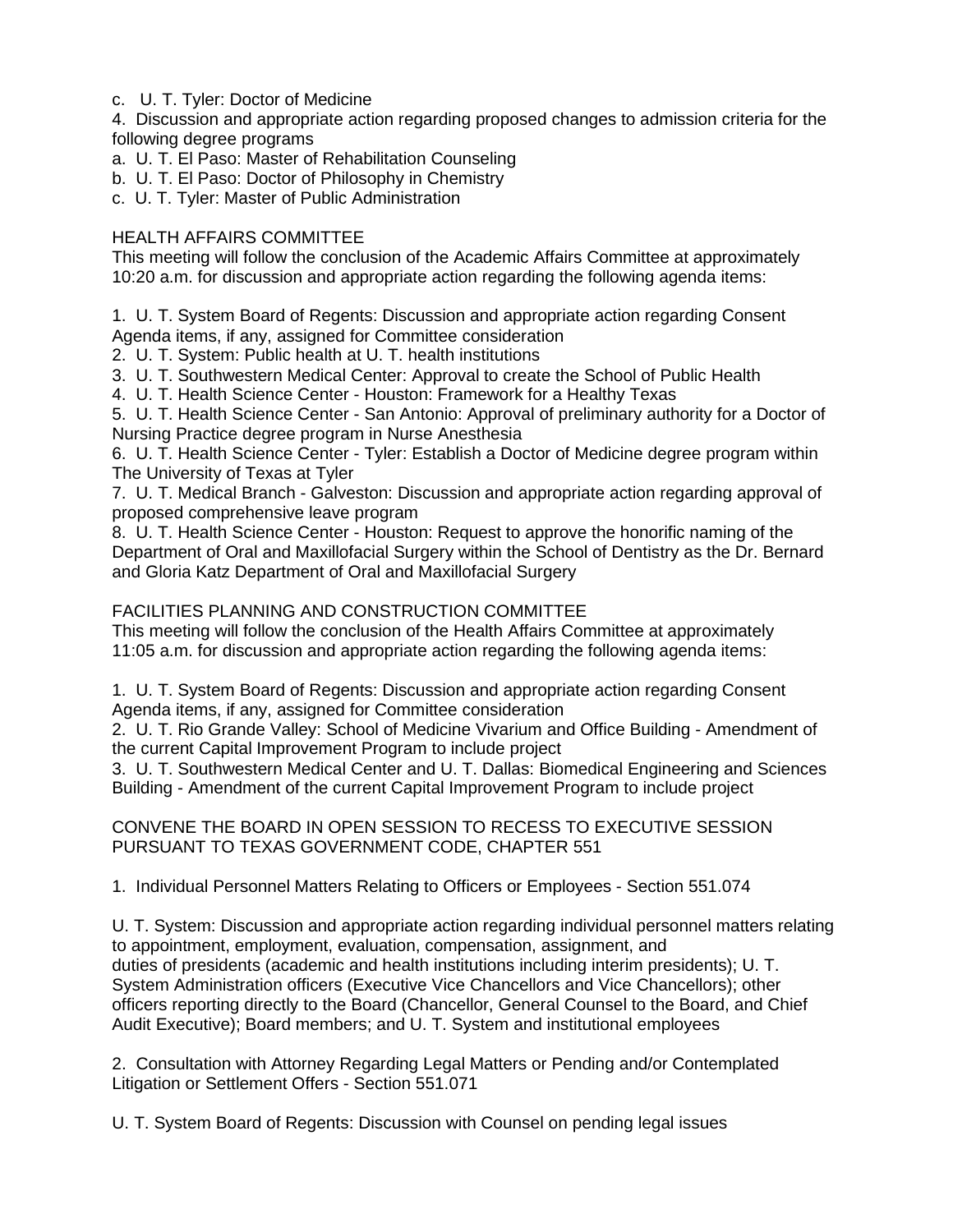RECONVENE THE BOARD IN OPEN SESSION TO CONSIDER ACTION, IF ANY, ON EXECUTIVE SESSION ITEMS

RECESS AT APPROXIMATELY 11:30 a.m.

Meeting Accessibility: This meeting of the U. T. System Board of Regents is open to the public via an online webcast except for any posted executive session held in compliance with the Texas Open Meetings Act. Persons requiring special accommodations should contact the Board Office. The Board Office is open Monday through Friday from 8:00 a.m. to 5:00 p.m., excluding holidays, and contact information follows: phone (512) 499-4402; email bor@utsystem.edu; or RELAY Texas (TTY: 7-1-1).

CERTIFICATION: I certify that I have reviewed this document and that it conforms to all applicable Texas Register filing requirements.

\_\_\_\_\_\_\_\_\_\_\_\_\_\_\_\_\_\_\_\_\_\_\_\_\_\_\_\_\_\_\_\_ Karen A. Rabon Senior Associate General Counsel to the Board of Regents The University of Texas System 512/499-4402

February 19, 2021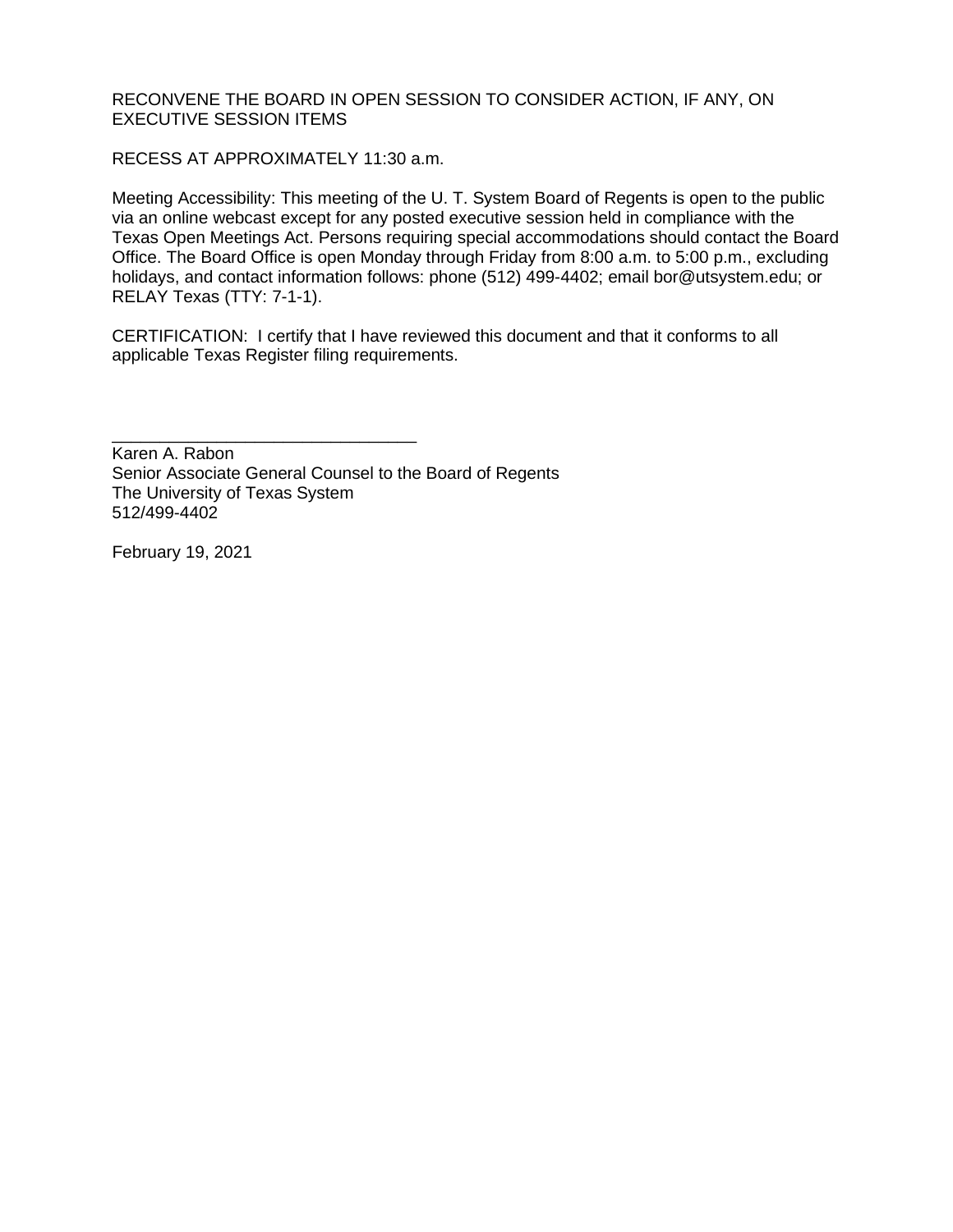#### NOTICE OF OPEN MEETING FOR SUBMISSION TO SECRETARY OF STATE/TEXAS REGISTER DIVISION

NAME OF AGENCY: The University of Texas System

BOARD: Board of Regents

DATE OF MEETING: 2/25/2021

TIME OF MEETING: 9:00 am

ROOM, BUILDING, & STREET LOCATION: Members of the public may access the meeting at <https://www.utsystem.edu/board-of-regents/meetings/board-meeting-2021-02-24> or by calling: 1 (877) 226-9790, Participant Code: 1840487 #

CITY: Austin

IF EMERGENCY MEETING, REASON:

ORIGINAL MEETING TRD# (if applicable):

ADDITIONAL INFORMATION OBTAINED FROM: Karen A. Rabon, Senior Associate General Counsel to the Board of Regents, Telephone: 512/499-4402, Email: krabon@utsystem.edu

COMPLETE AGENDA (single space):

The U. T. System Board of Regents will meet via Zoom video conference call from 8:30 a.m. to approximately 11:20 a.m. on February 24, 2021, and from 9:00 a.m. to approximately 11:45 a.m. on February 25, 2021 (see separate posting for the February 24, 2021 portion of the meeting). Meetings are tentatively scheduled to follow each other consecutively but portions may start earlier or later than the posted time depending on the length of the discussions and the reports of previous meetings. Please note that the estimated times and sequence of events given in the posting are only approximate and that the times and order of any meeting topics may be adjusted over the two days as necessary.

The link to the complete Agenda Book and to the live webcast of the open session portions will be available at [https://www.utsystem.edu/board-of-regents/meetings/board-meeting-2021-02-](https://www.utsystem.edu/board-of-regents/meetings/board-meeting-2021-02-24) [24.](https://www.utsystem.edu/board-of-regents/meetings/board-meeting-2021-02-24)

There will be no in-person participation for this meeting, which will be conducted via video conference call as authorized by Governor Abbott's Executive Order temporarily suspending certain provisions of the Texas Open Meetings Act, effective March 16, 2020, to address and mitigate the effects of the COVID-19 pandemic.

The U. T. System Board of Regents will convene according to the following agenda: February 25, 2021 9:00 a.m.

RECONVENE THE BOARD IN OPEN SESSION TO CONSIDER AGENDA ITEMS

STANDING COMMITTEE RECOMMENDATIONS AND REPORTS TO THE BOARD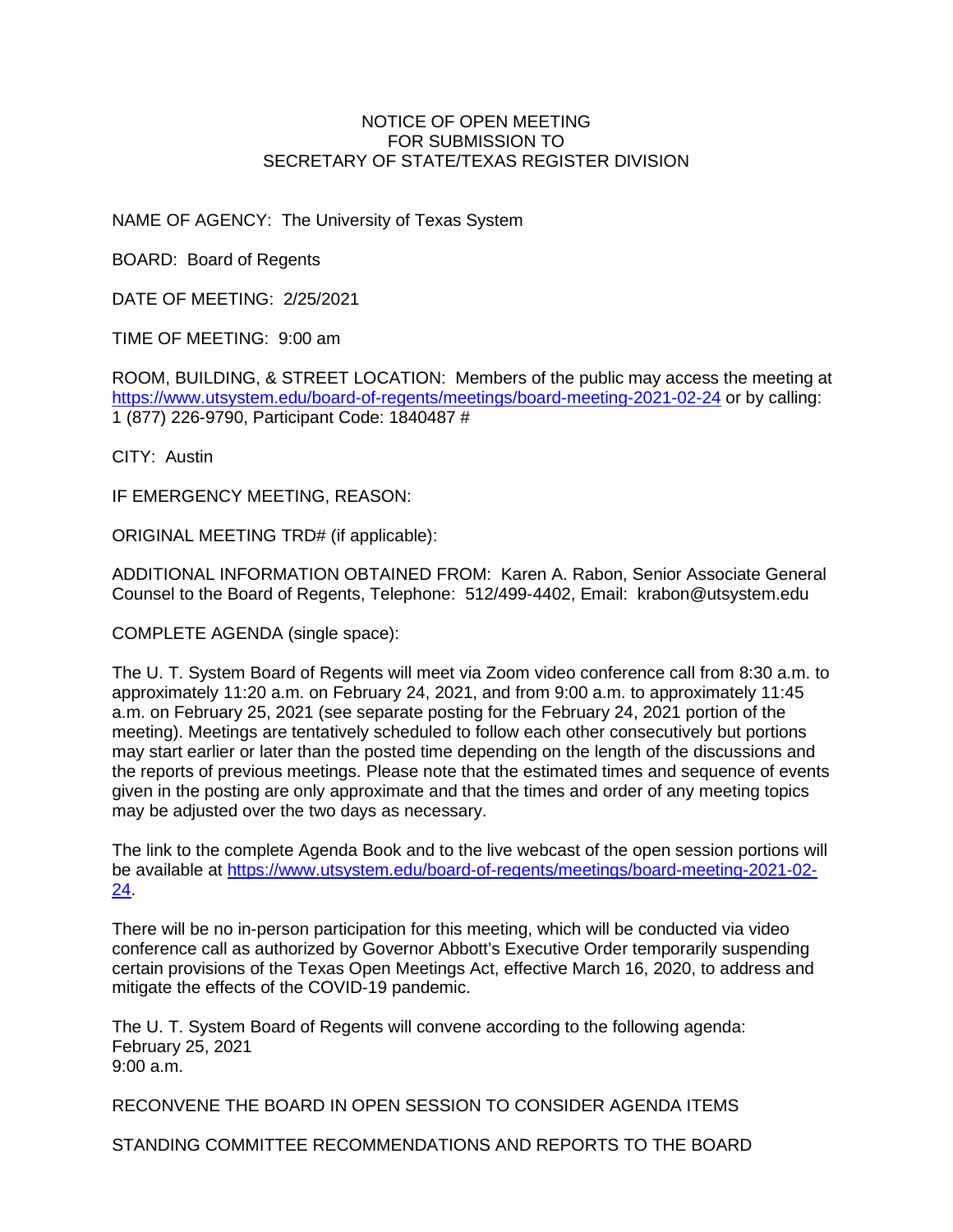1. U. T. System Board of Regents: Approval of Consent Agenda and consideration of any items referred to the full Board

1. Minutes - U. T. System Board of Regents: Approval of Minutes of the regular meeting held November 18-19, 2020; and the special called meeting held December 21, 2020 2. Contract (funds going out) - U. T. System: Huron Consulting Services LLC to continue hosting online Effort Certification and Reporting Tool (ECRT) software 3. Contract (funds going out) - U. T. System: Amendment to Agreement with Everfi, Inc., to continue providing training courses, including web-based alcohol education and sexual assault prevention services

4. Contract (funds going out) - U. T. System: IHS Global Inc. to provide oil and gas market information, analytics, software, and data management services

5. Request for Budget Change - U. T. System: Transfer \$1,760,000 from Oracle Maintenance Agreement - Unappropriated Balance to Oracle Maintenance Agreement - Operating Expenses to cover costs associated with the Arlington Data Center (RBC No. 11519) -- amendment to the 2020-2021 budget

6. Real Estate Report - U. T. System: Summary Report of Separately Invested Assets Managed by U. T. System

7. Contract (funds coming in) - U. T. Arlington: Lockheed Martin Corporation to provide for a College Work Experience Program

8. Foreign Contract (funds coming in) - U. T. Austin: Jimei University to provide students for study abroad at U. T. Austin

9. Foreign Contract (funds coming in) - U. T. Austin: Changshu Institute of Technology to provide students for study abroad at U. T. Austin

10. Request for Budget Change - U. T. Austin: Transfer \$11,772,880 from Reserve - AUF - Instruction - Allocation for Budget Adjustments and Reserve - AUF - Instruction - Allotment, Unallocated, and Reserve to Project Management and Construction Services (PCMS) - Repair and Renovation R&R - Allocated for Budget for repairs and renovations to buildings tied to planned capital improvement projects and focus on major system replacements including HVAC and electrical systems (RBC No. 11511) -- amendment to the 2020-2021 budget

11. Request for Budget Change - U. T. Austin: New Hires with Tenure -- amendment to the 2020-2021 budget

12. Employment Agreement - U. T. Austin: Approval of terms of Employment Agreement for new Head Football Coach Steve Sarkisian and related Professional Services and License Agreement with to-be-named Limited Liability Company

13. Employment Agreement - U. T. Austin: Approval of terms of Employment Agreement for new Offensive Coordinator/Offensive Line Football Coach Kyle Flood 14. Employment Agreement - U. T. Austin: Approval of terms of Employment Agreement for new Special Teams Coordinator/Tight Ends Football Coach Jeff Banks 15. Employment Agreement - U. T. Austin: Approval of terms of Employment

Agreement for new Defensive Line Football Coach Bo Davis

16. Employment Agreement - U. T. Austin: Approval of terms of Employment Agreement for new Safeties Football Coach Blake Gideon

17. Employment Agreement - U. T. Austin: Approval of terms of Employment Agreement for new Pass Game Coordinator/Secondary Football Coach Terry Joseph 18. Employment Agreement - U. T. Austin: Approval of terms of Employment Agreement for new Director of Football Performance/Head Strength Football Coach Torre Becton

19. Employment Agreement - U. T. Austin: Approval of terms of Employment Agreement for new Defensive Coordinator/Outside Linebackers Football Coach Pete Kwiatkowski and related Professional Services and License Agreement with PK Enterprises, LLC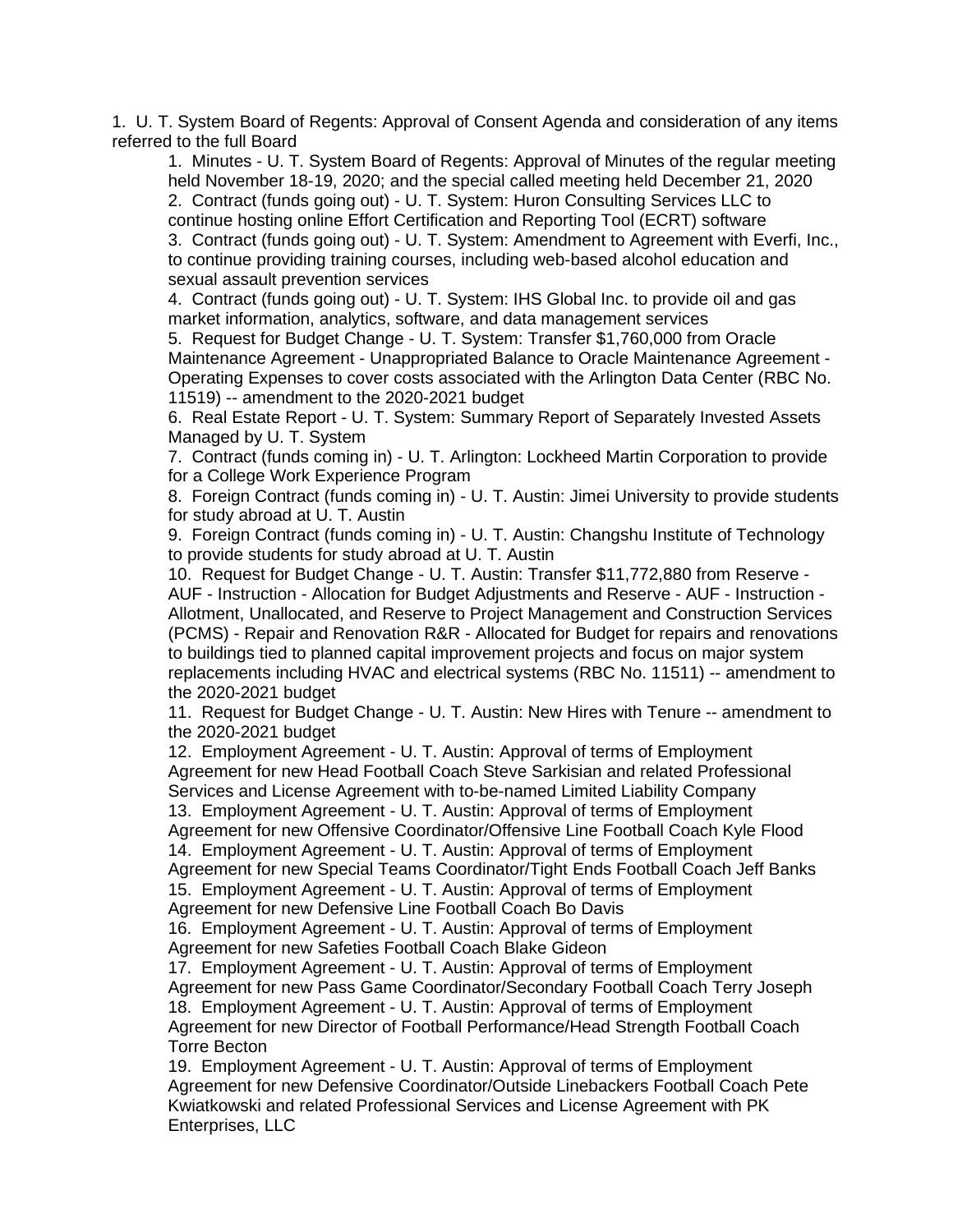20. Employment Agreement - U. T. Austin: Approval of terms of Employment Agreement for new Co-Defensive Coordinator/Inside Linebackers Football Coach Jeff **Choate** 

21. Employment Agreement - U. T. Austin: Approval of Restated Employment Agreement for current Wide Receivers Football Coach Andre Coleman

22. Employment Agreement - U. T. Austin: Approval of Restated Employment Agreement for current Offensive Run Game Coordinator/Running Backs Football Coach Stan Drayton

23. Approval of Dual Position of Honor, Trust, or Profit - U. T. Dallas: Appointment by Governor Abbott of Jennifer Johnson, Associate Professor of Instruction, as Board Member of the Texas State Board of Public Accountancy

24. Request for Budget Change - U. T. Permian Basin: New Hire with Tenure - amendment to the 2020-2021 budget

25. Lease - U. T. Permian Basin: Authorization to lease approximately 2,500 rentable square feet of space known as Suites 1140A, 1140B, 1140C, 1136, and 1140 located in the Mesa Building at 4901 East University, Odessa, Ector County, Texas, to Follett Higher Education Group, Inc., for use as an on-campus bookstore

26. Request for Budget Change - U. T. San Antonio: Transfer \$12,494,900 from Mandatory Fees, Statutory Tuition Revenue, Designated Tuition Revenue, and Differential Tuition to Academic Support, Student Services, Auxiliary, Student Financial Aid Set Asides, and Instruction to recognize additional revenue (RBC No. 11528) - amendment to the 2020-2021 budget

27. Employment Agreement - U. T. San Antonio: Approval of amendments to terms of Employment Agreement for current Head Football Coach Jeffrey Michael Traylor 28. Gift - U. T. Tyler: Authorization of expenditure by the Health Science Center at U. T. Tyler of a gift of \$26,659.57 for purchase of urology equipment at Jacksonville Hospital, LLC, dba U. T. Health Jacksonville; and finding of public purpose

29. Contract (funds coming in and going out) - U. T. Southwestern Medical Center: Sodexo Services of Texas Limited Partnership to provide operation and management of food services on campus, excluding hospital facilities

30. Lease - U. T. Southwestern Medical Center: Authorization to lease approximately 16,545 square feet in Data Hall 2.3 located at 6431 Longhorn Drive, Irving, Dallas County, Texas, from Quality Investment Properties Irving, LLC, for use as the institution's primary data processing center

31. Other Matters - U. T. Southwestern Medical Center: Approval to set differential tuition rate for Master of Science in Health Informatics

32. Contract (funds going out) - U. T. Medical Branch - Galveston: Smith & Nephew, Inc., to provide various categories of medical products

33. Contract (funds going out) - U. T. Medical Branch - Galveston: Sodexo Services of Texas Limited Partnership to provide food and nutrition services at clinical facilities 34. Contract (funds coming in) - U. T. Health Science Center - Houston: To provide oral and maxillofacial surgery services to the Harris County Hospital District, dba Harris Health System

35. Contract (funds coming in) - U. T. Health Science Center - Houston: To operate an in-district PK3-G1 charter school in Victoria Independent School District

36. Contract (funds coming in) - U. T. Health Science Center - San Antonio: To provide physician medical, administrative support, non-emergency, and emergency services for Bexar County Hospital District, dba University Health System

37. Contract (funds coming in) - U. T. M. D. Anderson Cancer Center: To provide consulting services to Concord Hospital Management Group, Ltd.

38. Contract (funds going out) - U. T. M. D. Anderson Cancer Center: Nordic Consulting, LLC, to deliver information technology services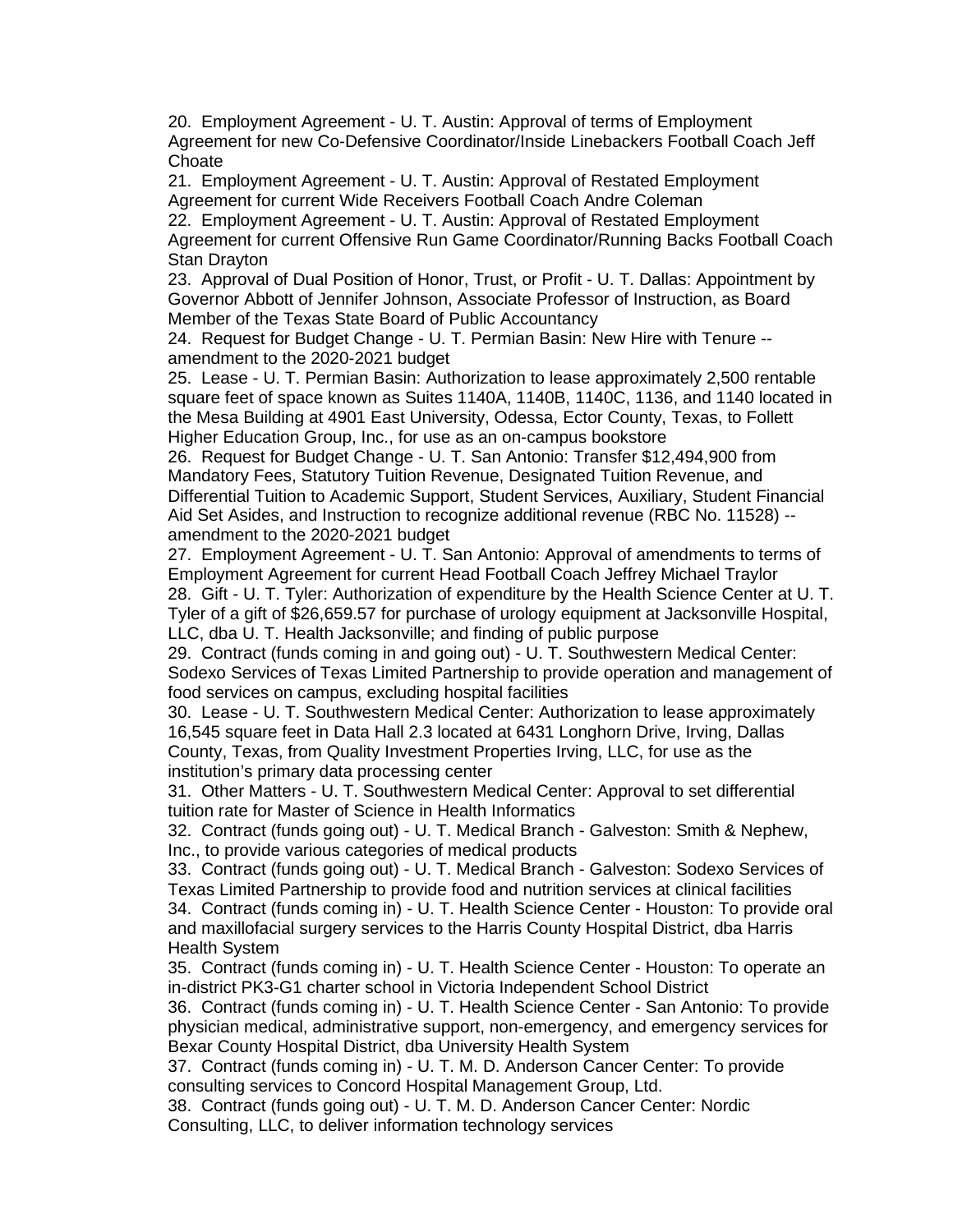39. Contract (funds going out) - U. T. M. D. Anderson Cancer Center: First Amendment to Agreement with JB York Construction, Incorporated, to provide job order contracting services for maintenance, repair and related services in the Houston area

40. Contract (funds going out) - U. T. M. D. Anderson Cancer Center: First Amendment to Agreement with Perkins + Will to provide architectural services

41. Contract (funds going out) - U. T. M. D. Anderson Cancer Center: Fifth Amendment to Agreement with Ernst & Young LLP to provide proprietary information protection to all U. T. M. D. Anderson campuses and new locations

42. Purchase - U. T. M. D. Anderson Cancer Center: Authorization to purchase two tracts of unimproved land totaling approximately 31.8 acres located at the intersection of Interstate Highway 69 frontage road and University Boulevard, and Lexington Boulevard and Aberfeldy Street, Sugar Land, Fort Bend County, Texas, from NNP-Telfair, LLC, for future mission use, including the development and operation of clinical facilities 43. Sale - U. T. M. D. Anderson Cancer Center and U. T. Health Science Center - Houston: Authorization to sell to Texas Medical Center three tracts of land held on behalf of U. T. M. D. Anderson Cancer Center for use in connection with the proposed TMC3 research park, one site consisting of approximately 15,560 square feet of land, a second site consisting of approximately 1,257 square feet of land for access to the TMC3 research park, and a third site consisting of approximately 4,563 square feet of land for access to the TMC3 research park with the retention of an access easement in favor of the Board of Regents for this third site and, also, authorization for the Board of Regents on behalf of both institutions to acquire a surface easement consisting of approximately 9,953 square feet from Texas Medical Center for a skybridge to permit the connection of proposed future research buildings to be built by U. T. M. D. Anderson Cancer Center and/or U. T. Health Science Center - Houston located South of Old Spanish Trail to the TMC3 research park

2. U. T. System: Report on Fiscal Year 2020 Philanthropic Performance and Outcomes across U. T. Institutions

3. U. T. System: Update on the Systemwide student mental health, student safety, and alcoholrelated programs

4. U. T. System: Update and possible appropriate action related to implementation of the Higher Education Emergency Relief Fund II (HEERF II) as authorized by the Coronavirus Response and Relief Supplemental Appropriations Act

RECESS TO EXECUTIVE SESSION PURSUANT TO TEXAS GOVERNMENT CODE, CHAPTER 551

## BREAK, as needed

1. Individual Personnel Matters Relating to Officers or Employees – Section 551.074 a. U. T. System: Discussion and appropriate action regarding individual personnel matters relating to appointment, employment, evaluation, compensation, assignment, and duties of presidents (academic and health institutions including interim presidents); U. T. System Administration officers (Executive Vice Chancellors and Vice Chancellors); other officers reporting directly to the Board (Chancellor, General Counsel to the Board, and Chief Audit Executive); Board members; and U. T. System and institutional employees b. U. T. M. D. Anderson Cancer Center: Discussion and appropriate action regarding proposed compensation for Welela Tereffe, M.D., M.P.H., Chief Medical Executive and Professor, Clinical Faculty in the Department of Radiation Oncology, Division of Radiation (Regents' Rules and Regulations, Rule 20204, regarding compensation for highly compensated employees) c. U. T. Southwestern Medical Center: Discussion and appropriate action regarding proposed compensation for Nader Pouratian, M.D., Ph.D., Professor and Chairman of the Department of